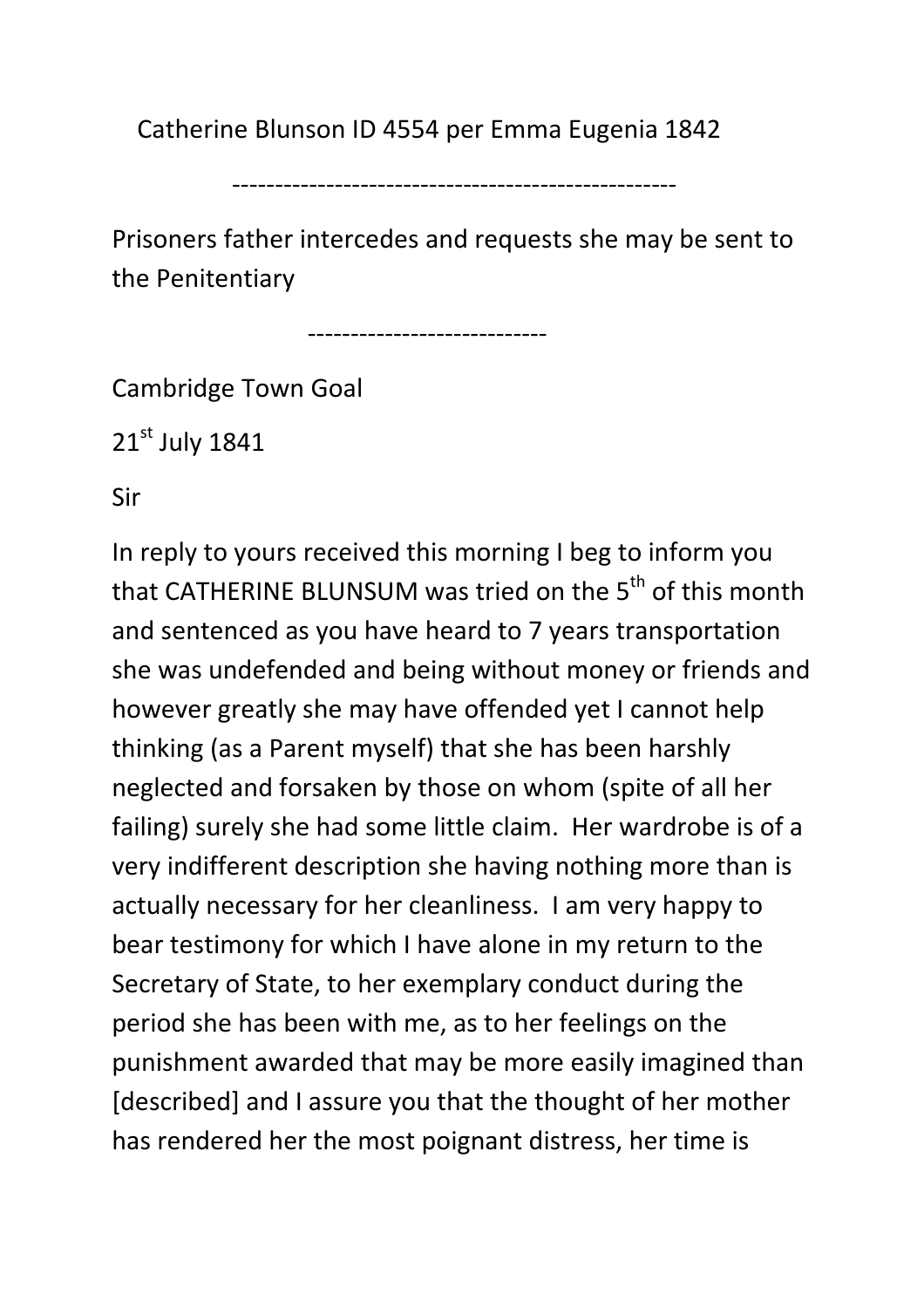occupied in washing and needlework, she is with two more servants under similar sentence and for similar offences. Her friends can see her any day between the hours of 10 and 4. I should not think she will leave Cambridge until after the Judges return to London from their respective Circuits and it is my opinion judging from former cases that they will all three leave England.

I shall be most happy to give you any further information if required at all events I will care that you shall be made acquaintable with the time of her departure and destination.

---------------------------

Your obediently

John Edes

Mr Blunsum

c/o Rev. H C Chaplins

Ryhall

Near Stamford

Lincolnshire

11<sup>th</sup> August 1841

My Lord

I first crave forgiveness for thus presuming to address your Lordship.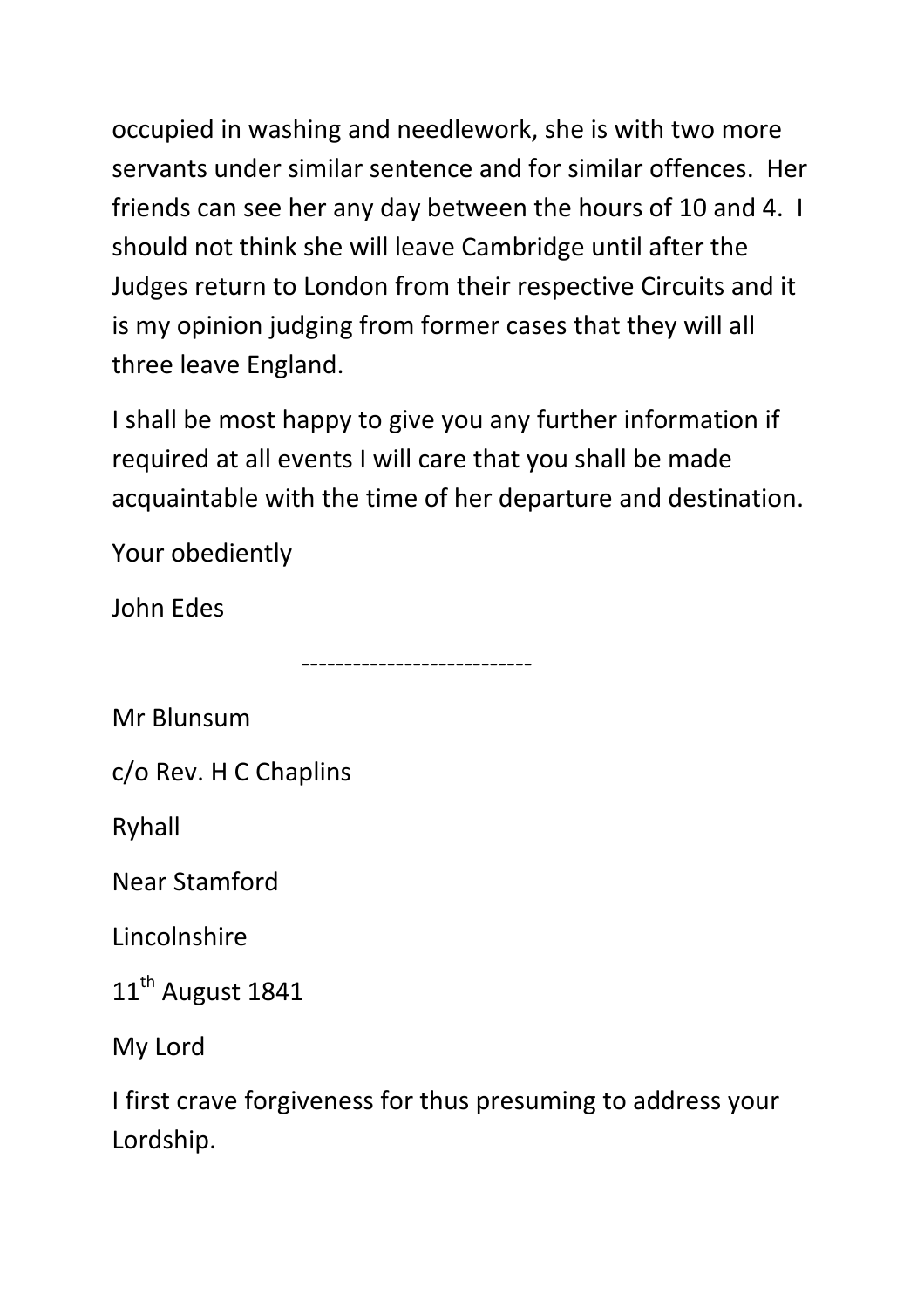It is with feelings of the greatest pain and anxiety that I feel myself under the necessity of addressing you Lordship on the present unhappy occasion, but My Lord, I have an unfortunate daughter confined on the Town Gaol at Cambridge, under sentence of 7 years transportation, for theft in her situation as Servant at a Public House in that place; My Lord, my daughter was only 21 years of age on the  $28<sup>th</sup>$ . and I can faithfully assure your Lordship, she never was before a Magistrate, until the present time on any occasion whatever, an d I am really apprehensive that she was drawn to commit the crime from absolute want; a Public House and in such a place as Cambridge, is not food schooling for female character, and I was totally unacquainted with her situation at the time, having left that neighbourhood about 18 months.

My Lord, I am sensible she deserves punishment, but pray My Lord in the midst of judgement, do remember mercy, and so far mitigate her sentenced, as to have her confined in the Penitentiary in the county, and spare my wife and myself the pangs of the thoughts of her being transported to any penal settlement abroad. My Lord, she has been well educated and the greatest care paid to her morals whilst under my care, but I fear evil communications have corrupted her, as it has done to others. I have enclosed a letter from the Governor of the Town Gaol speaking of her conduct while there, and I received another from him on Monday last authorising me to make use of the same, as I thought I might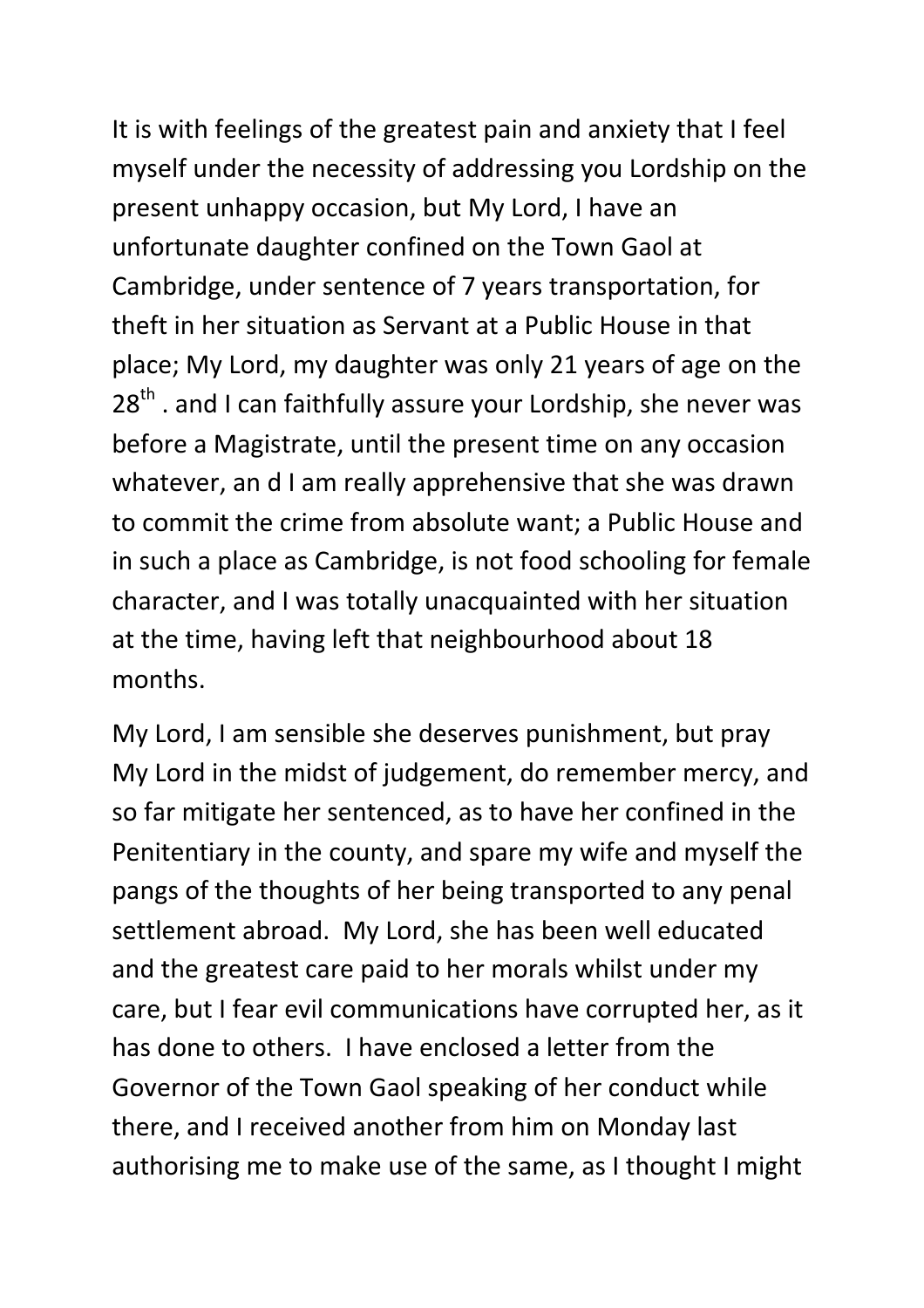be of service to her and saying also that the Chaplain of the Prison had forwarded to you a certificate of her recent exemplary conduct.

My Lord, I humbly take the liberty of enclosing you a letter from my daughter which show to you the good moral feeling which pervades her mind in respect to her little brother, a child 3 and half years of age, and I would to God that same feeling had always been predominant in her breast, it would have saved her from the awful and perilous fate which awaits her, and me from the agony of mind which I feel for having given life to such an unfortunate child.

Humbly hoping My Lord, that anything here penned will not be deemed offensive to your Lordship, but that my humble supplication may be mercifully and that my daughter may remain in this county and some day (which I hope will not be distant) be restored to that society which she has much offended, a reformed and truly virtuous character, is the first wish of my heart.

I have the honour to be

My Lord

Your Lordships very obliged and very humble and obedient servant

(signed)

William Boxer Blunsum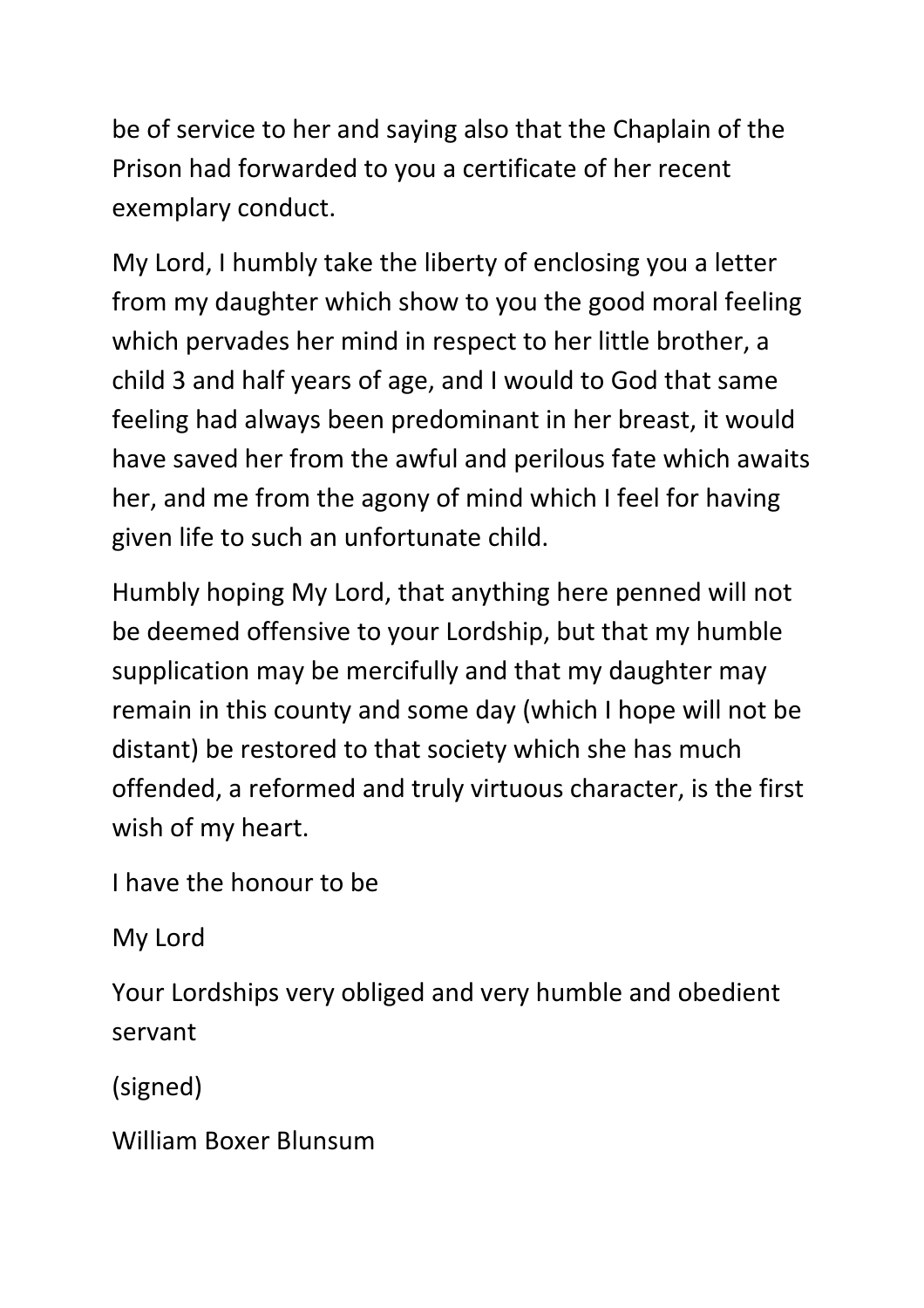To the most noble:

The Marquis of Normanby

Principle Secretary of State

------------------------------

Cambridge Town Gaol

 $22<sup>nd</sup>$  July 1841

Dear Mother and Father

I received the enclosed letter this morning stating that you should say that I richly deserve the punishment I am sentenced to though you are the father of a family had you the feelings this gentleman has her you would not have tried to hurt my feelings more than they were hurt.

Mr EDIS kind enough to read the letter you wrote to him wishing him to send you word where my box and clothes are that you could get them you must think that I was going away naked therefore I shall take all with me as we are obliged to be comfortably clothed we can take anything we like with us.

I should like to see my sisters and brothers before I go it may be the last time, kiss my dear little William for me may he never come to this. Let them come as soon as they can, tell Charlotte if she got any black caps I will send her my white ones for them as we cannot wash them on the ship, I have plenty of clothes but no money.